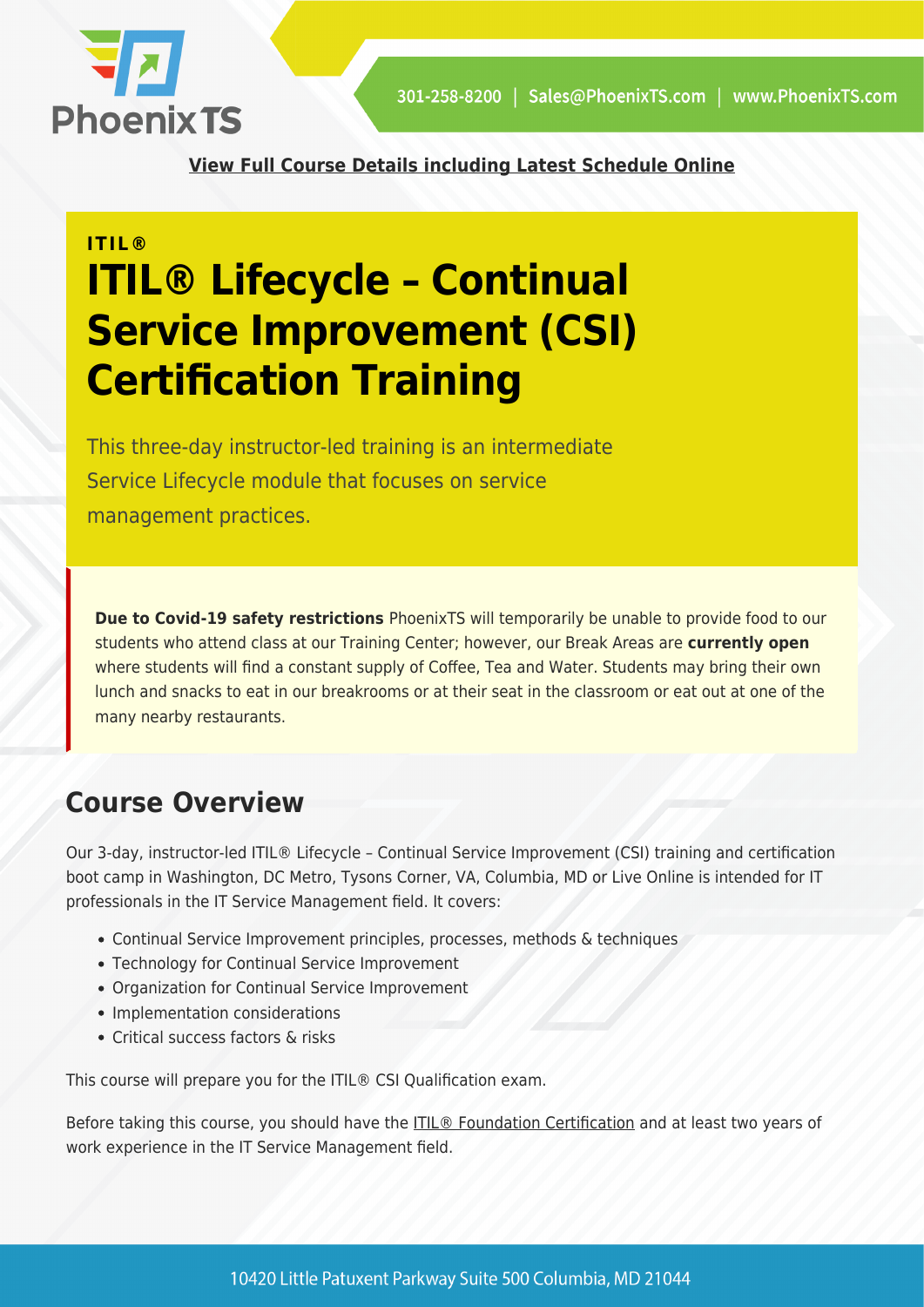

Currently, there are no public classes scheduled. Please contact a Phoenix TS Training Consultant to discuss hosting a private class at 240-667-7757.

## **Course Outline**

#### **Introduction to Continual Service Improvement**

- The purpose, objectives and scope of CSI
- The value to the business of adopting and implementing CSI
- The context of CSI in the ITIL service lifecycle
- The approach to CSI, including key interfaces and inputs and outputs

#### **Continual Service Improvement Principles**

- How the success of CSI depends on understanding change in the organization and having clear accountability
- How service level management and knowledge management influence and support CSI
- How the complete Deming Cycle works, and how it can be applied to a real world example
- How CSI can make effective use of the various aspects of service measurement
- What situations require the use of frameworks and models, and examples of how each type can be used to achieve improvement

#### **Continual Service Improvement Processes**

- What the seven-step improvement process is, how each step can be applied and the benefits produced
- How CSI integrates with the other stages in the ITIL service lifecycle
- How other processes play key roles in the seven-step improvement process

#### **Continual Service Improvement Methods and Techniques**

- When to use assessments, what to assess  $\&$  how a gap analysis can provide insight into the areas that have room for improvement
- How to use benchmarking, service measurement, metrics, service reporting, including balanced scorecard and SWOT, to support CSI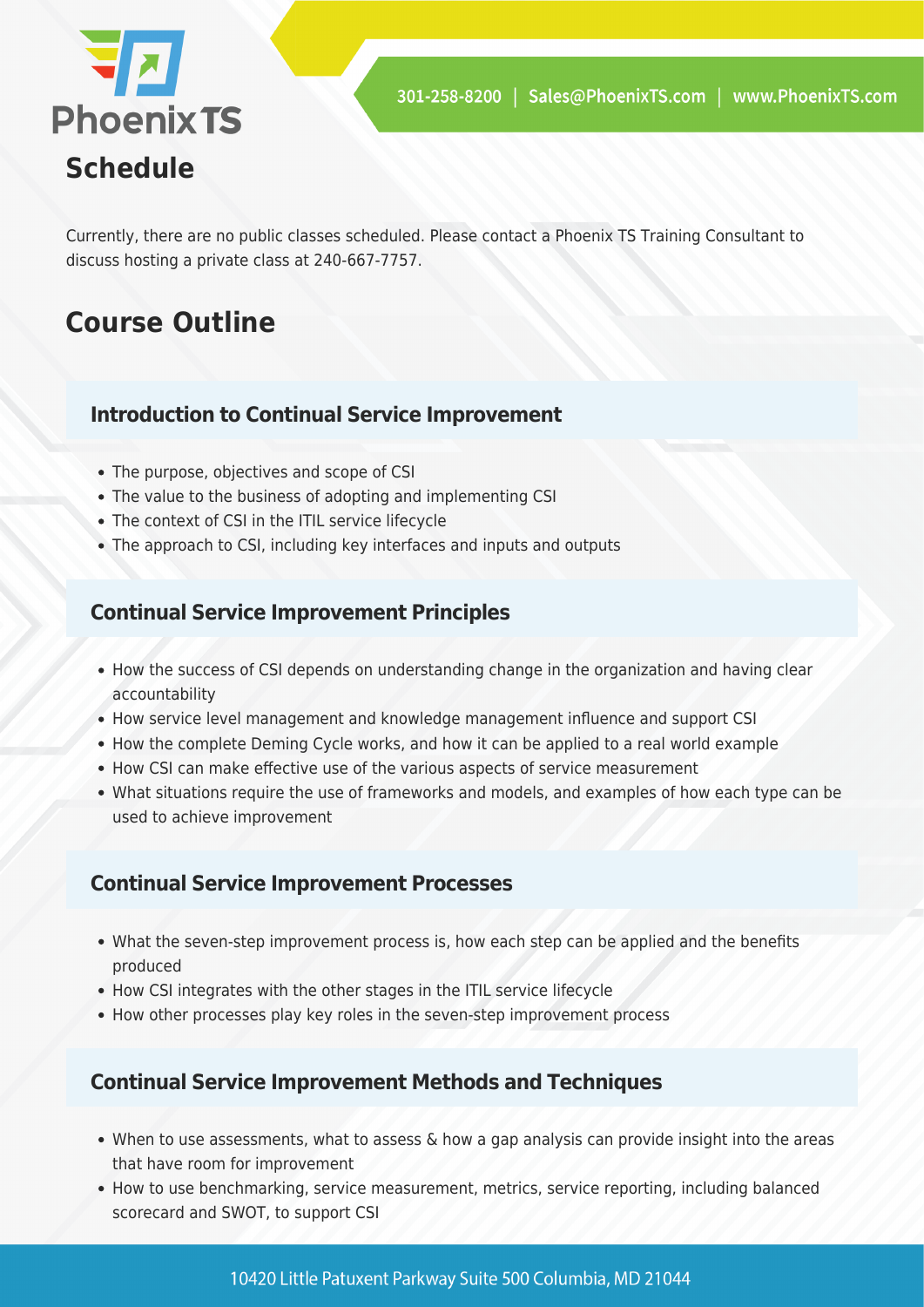

- How to create a return on investment, establish a business case and measure the benefits achieved
- How techniques within availability management, capacity management, IT service continuity management and problem management can be used by CSI

#### **Organizing for Continual Service Improvement**

- The role of the CSI manager, and the roles of service owner, process owner, process manager and process practitioner in the context of CSI
- How these roles can be positioned within an organization
- How to design, implement and populate a RACI (responsible, accountable, consulted, informed) diagram as well as how to use it to support CSI

#### **Technology Considerations**

- The technology and tools required
- How these tools would be implemented & managed to support CSI activities such as: Performance, Project & portfolio management, Service measurement & Business intelligence reporting

#### **Implementing Continual Service Improvement**

CSI implementation: strategy, planning, governance, communication, project management, operation, and how to deal with cultural and organizational change

#### **Challenges, Critical Success Factors and Risks**

- The challenges and risks related to CSI and how these challenges can be addressed
- The critical success factors related to CSI as well as how to measure and monitor them

### **Exam Information**

#### **ITIL Lifecycle CSI Certification Exam Details:**

You can use the ITIL Intermediate voucher for any ITIL Lifecycle or Capability exam.

- Number of Questions: 8
- Passing Score: 70%
- Duration: 90 minutes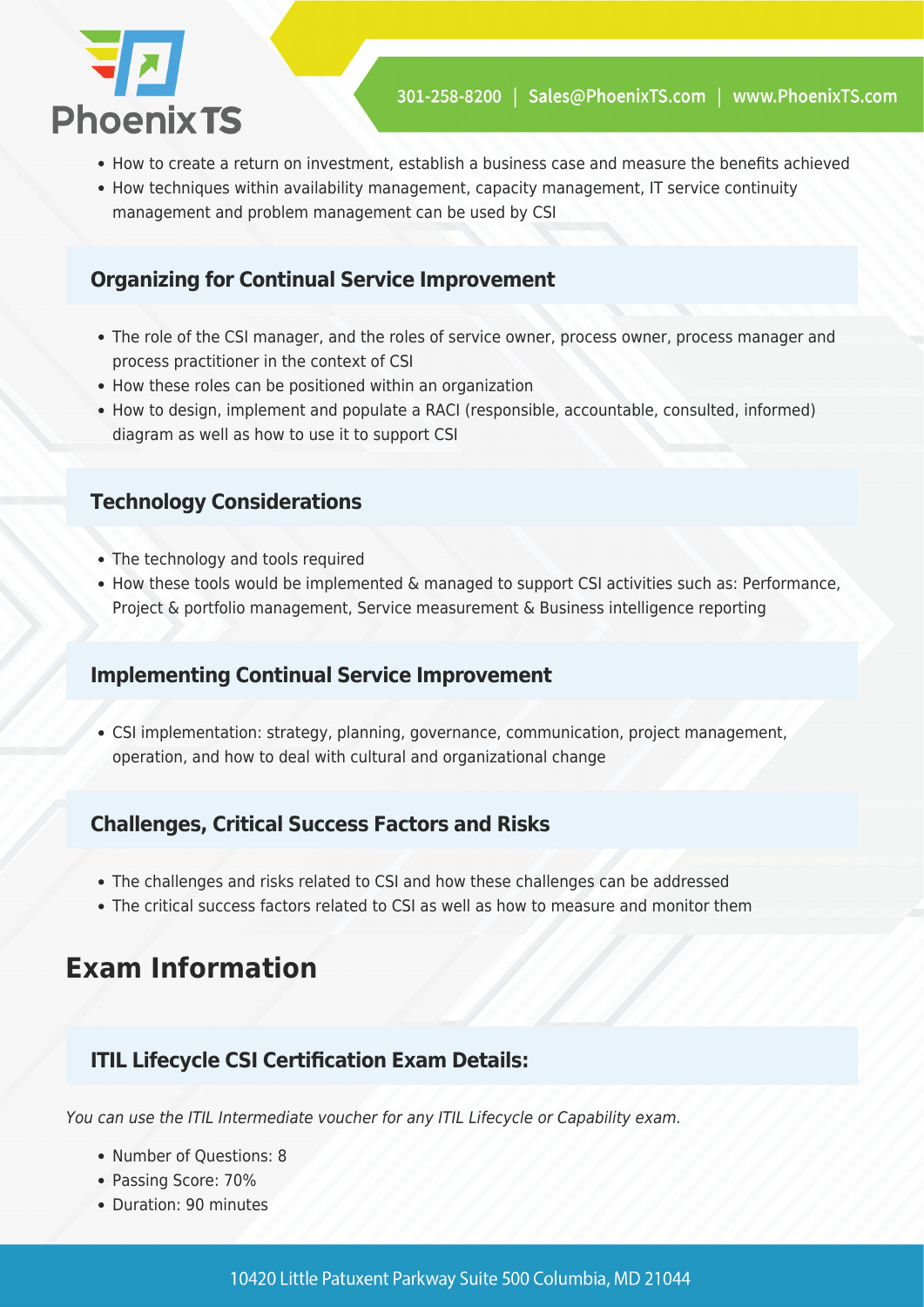

- Format: multiple choice, scenario-based and gradient scored
- Students must present an ITIL 2011 or V2 Foundation certificate plus a Bridge certificate before taking this exam

**Due to Covid-19 safety restrictions** PhoenixTS will temporarily be unable to provide food to our students who attend class at our Training Center; however, our Break Areas are **currently open** where students will find a constant supply of Coffee, Tea and Water. Students may bring their own lunch and snacks to eat in our breakrooms or at their seat in the classroom or eat out at one of the many nearby restaurants.

# Starting at **\$2,150**





#### Price Match Guarantee

We'll match any competitor's price quote. Call us at 240-667-7757.

10420 Little Patuxent Parkway Suite 500 Columbia, MD 21044